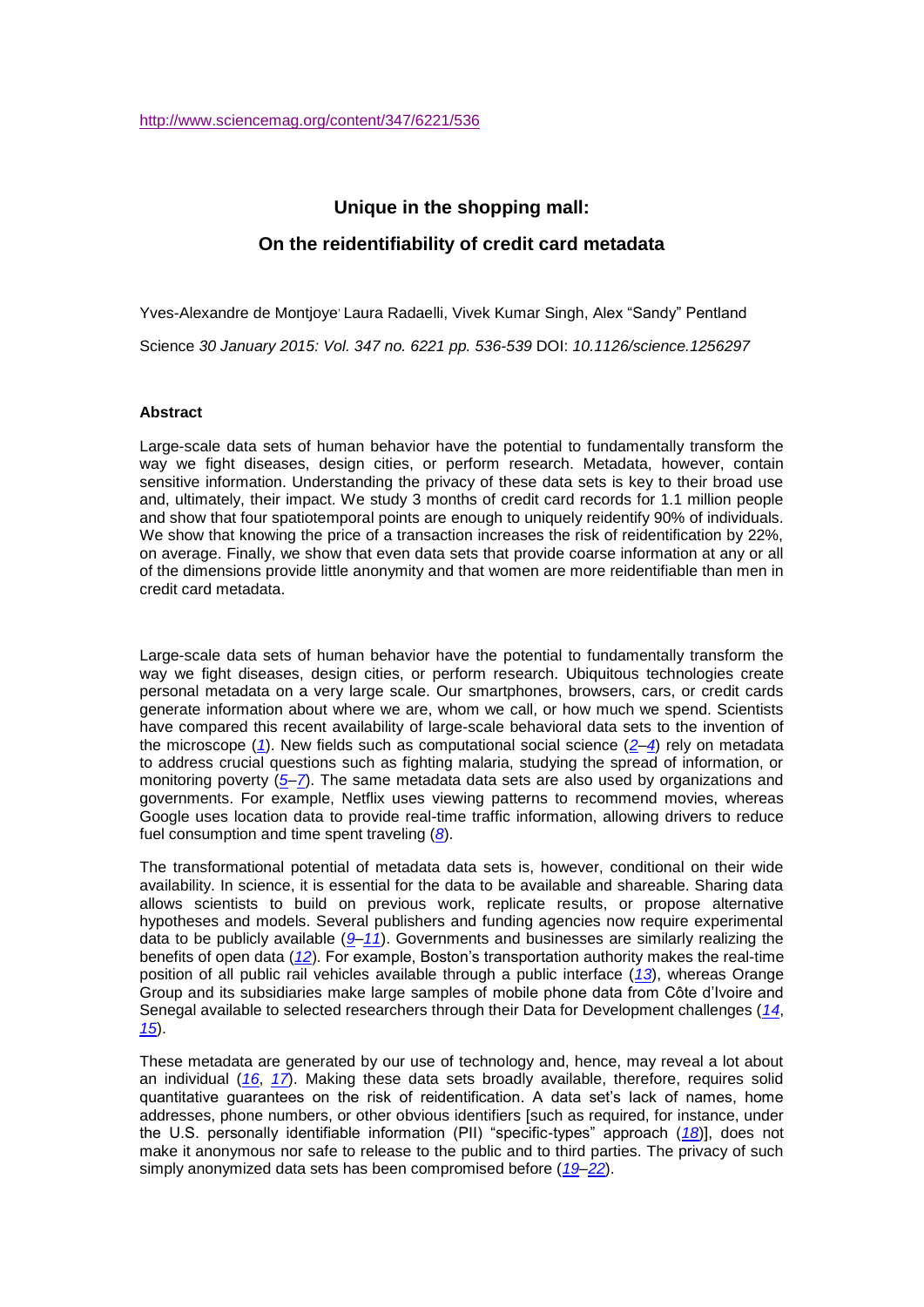Unicity quantifies the intrinsic reidentification risk of a data set (*[19](http://www.sciencemag.org/content/347/6221/536.full#ref-19)*). It was recently used to show that individuals in a simply anonymized mobile phone data set are reidentifiable from only four pieces of outside information. Outside information could be a tweet that positions a user at an approximate time for a mobility data set or a publicly available movie review for the Netflix data set (*[20](http://www.sciencemag.org/content/347/6221/536.full#ref-20)*). Unicity quantifies how much outside information one would need, on average, to reidentify a specific and known user in a simply anonymized data set. The higher a data set's unicity is, the more reidentifiable it is. It consequently also quantifies the ease with which a simply anonymized data set could be merged with another.

Financial data that include noncash and digital payments contain rich metadata on individuals' behavior. About 60% of payments in the United States are made using credit cards (*[23](http://www.sciencemag.org/content/347/6221/536.full#ref-23)*), and mobile payments are estimated to soon top \$1 billion in the United States (*[24](http://www.sciencemag.org/content/347/6221/536.full#ref-24)*). A recent survey shows that financial and credit card data sets are considered the most sensitive personal data worldwide (*[25](http://www.sciencemag.org/content/347/6221/536.full#ref-25)*). Among Americans, 87% consider credit card data as moderately or extremely private, whereas only 68% consider health and genetic information private, and 62% consider location data private. At the same time, financial data sets have been used extensively for credit scoring (*[26](http://www.sciencemag.org/content/347/6221/536.full#ref-26)*), fraud detection (*[27](http://www.sciencemag.org/content/347/6221/536.full#ref-27)*), and understanding the predictability of shopping patterns (*[28](http://www.sciencemag.org/content/347/6221/536.full#ref-28)*). Financial metadata have great potential, but they are also personal and highly sensitive. There are obvious benefits to having metadata data sets broadly available, but this first requires a solid understanding of their privacy.

To provide a quantitative assessment of the likelihood of identification from financial data, we used a data set *D* of 3 months of credit card transactions for 1.1 million users in 10,000 shops in an Organisation for Economic Co-operation and Development country [\(Fig. 1\)](http://www.sciencemag.org/content/347/6221/536.full#F1). The data set was simply anonymized, which means that it did not contain any names, account numbers, or obvious identifiers. Each transaction was time-stamped with a resolution of 1 day and associated with one shop. Shops are distributed throughout the country, and the number of shops in a district scales with population density  $(r^2 = 0.51, P < 0.001)$  (fig. S1).



Fig. 1 Financial traces in a simply anonymized data set such as the one we use for this work.

Arrows represent the temporal sequence of transactions for user 7abc1a23 and the prices are grouped in bins of increasing size (*[29](http://www.sciencemag.org/content/347/6221/536.full#ref-29)*).

We quantified the risk of reidentification of *D* by means of unicity ε (*[19](http://www.sciencemag.org/content/347/6221/536.full#ref-19)*). Unicity is the risk of reidentification knowing *p* pieces of outside information about a user  $(29)$  $(29)$  $(29)$ . We evaluate ε<sub>ρ</sub> of *D* as the percentage of its users who are reidentified with *p* randomly selected points from their financial trace. For each user, we extracted the subset *S*(*Ip*) of traces that match the *p* known points  $(I_n)$ . A user was considered reidentified in this correlation attack if  $|S(I_p)| = 1$ .

For example, let's say that we are searching for Scott in a simply anonymized credit card data set [\(Fig. 1\)](http://www.sciencemag.org/content/347/6221/536.full#F1). We know two points about Scott: he went to the bakery on 23 September and to the restaurant on 24 September. Searching through the data set reveals that there is one and only one person in the entire data set who went to these two places on these two days. |*S*(*Ip*)| is thus equal to 1, Scott is reidentified, and we now know all of his other transactions, such as the fact that he went shopping for shoes and groceries on 23 September, and how much he spent.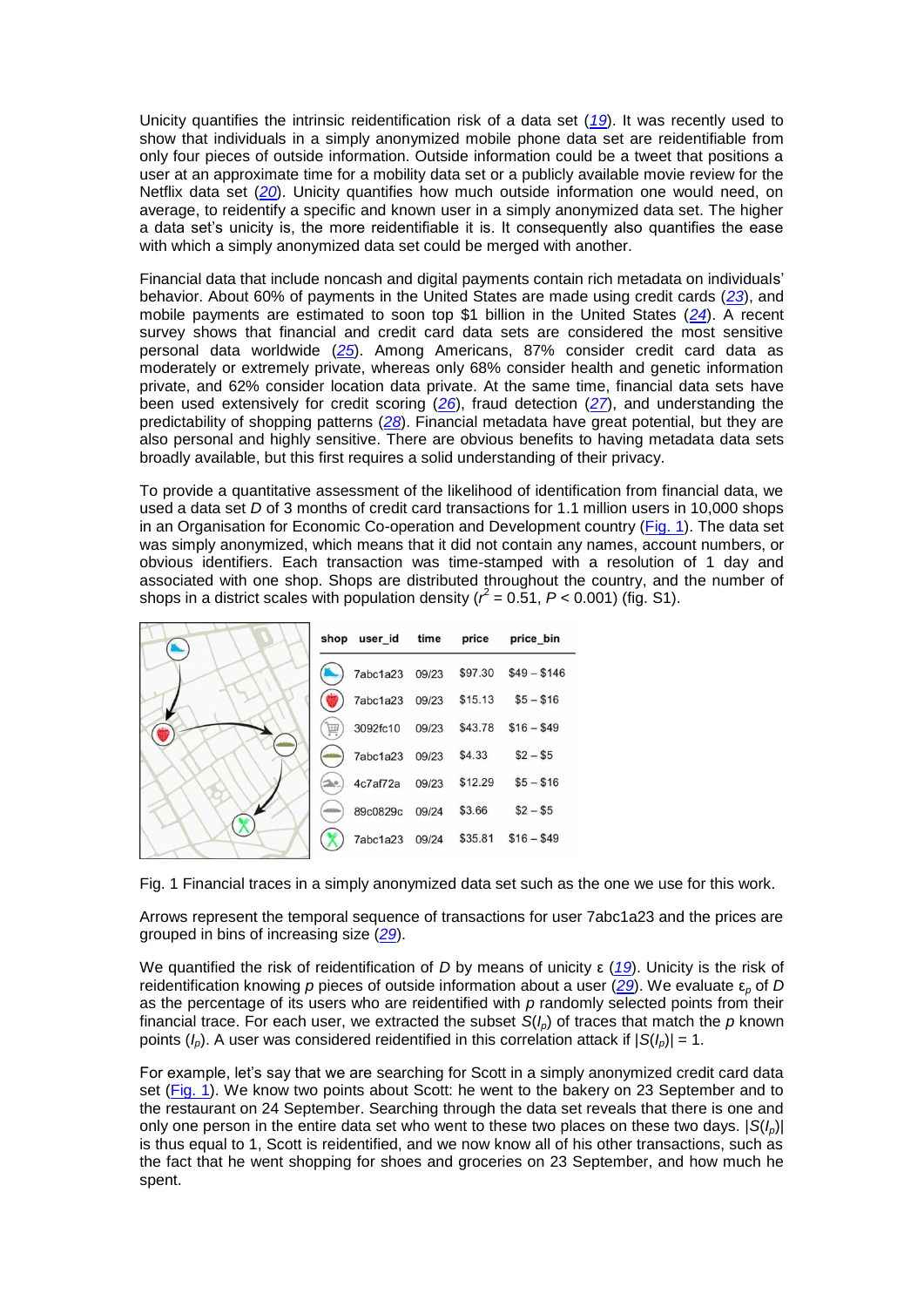[Figure 2](http://www.sciencemag.org/content/347/6221/536.full#F2) shows that the unicity of financial traces is high ( $\varepsilon_4 > 0.9$ , green bars). This means that knowing four random spatiotemporal points or tuples is enough to uniquely reidentify 90% of the individuals and to uncover all of their records. Simply anonymized large-scale financial metadata can be easily reidentified via spatiotemporal information.



Fig. 2 The unicity ε of the credit card data set given *p* points.

The green bars represent unicity when spatiotemporal tuples are known. This shows that four spatiotemporal points taken at random  $(p = 4)$  are enough to uniquely characterize 90% of individuals. The blue bars represent unicity when using spatial-temporal-price triples (*a* = 0.50) and show that adding the approximate price of a transaction significantly increases the likelihood of reidentification. Error bars denote the 95% confidence interval on the mean.

Furthermore, financial traces contain one additional column that can be used to reidentify an individual: the price of a transaction. A piece of outside information, a spatiotemporal tuple can become a triple: space, time, and the approximate price of the transaction. The data set contains the exact price of each transaction, but we assume that we only observe an approximation of this price with a precision *a* we call price resolution. Prices are approximated by bins whose size is increasing; that is, the size of a bin containing low prices is smaller than the size of a bin containing high prices. The size of a bin is a function of the price resolution *a* and of the median price *m* of the bin (*[29](http://www.sciencemag.org/content/347/6221/536.full#ref-29)*). Although knowing the location of my local coffee shop and the approximate time I was there this morning helps to reidentify me, [Fig. 2](http://www.sciencemag.org/content/347/6221/536.full#F2) (blue bars) shows that also knowing the approximate price of my coffee significantly increases the chances of reidentifying me. In fact, adding the approximate price of the transaction increases, on average, the unicity of the data set by 22% (fig. S2, when  $a = 0.50$ ,  $\langle \Delta \varepsilon \rangle =$ 0.22).

The unicity ε of the data set naturally decreases with its resolution. Coarsening the data along any or all of the three dimensions makes reidentification harder. We artificially lower the spatial resolution of our data by aggregating shops in clusters of increasing size *v* based on their spatial proximity (*[29](http://www.sciencemag.org/content/347/6221/536.full#ref-29)*). This means that we do not know the exact shop in which the transaction happened, but only that it happened in this geographical area. We also artificially lower the temporal resolution of the data by increasing the time window *h* of a transaction from 1 day to up to 15 days. Finally, we increase the size of the bins for price *a* from 50 to 75%. In practice, this means that the bin in which a \$15.13 transaction falls into will go from \$5 to \$16 (*a* = 0.50) to \$5 to \$34 (*a* = 0.75) (table S2).

[Figure 3](http://www.sciencemag.org/content/347/6221/536.full#F3) shows that coarsening the data is not enough to protect the privacy of individuals in financial metadata data sets. Although unicity decreases with the resolution of the data, it only decreases slowly along the spatial (*v*), temporal (*h*), and price (*a*) axes. Furthermore, this decrease is easily overcome by collecting a few more points (table S1). For instance, at a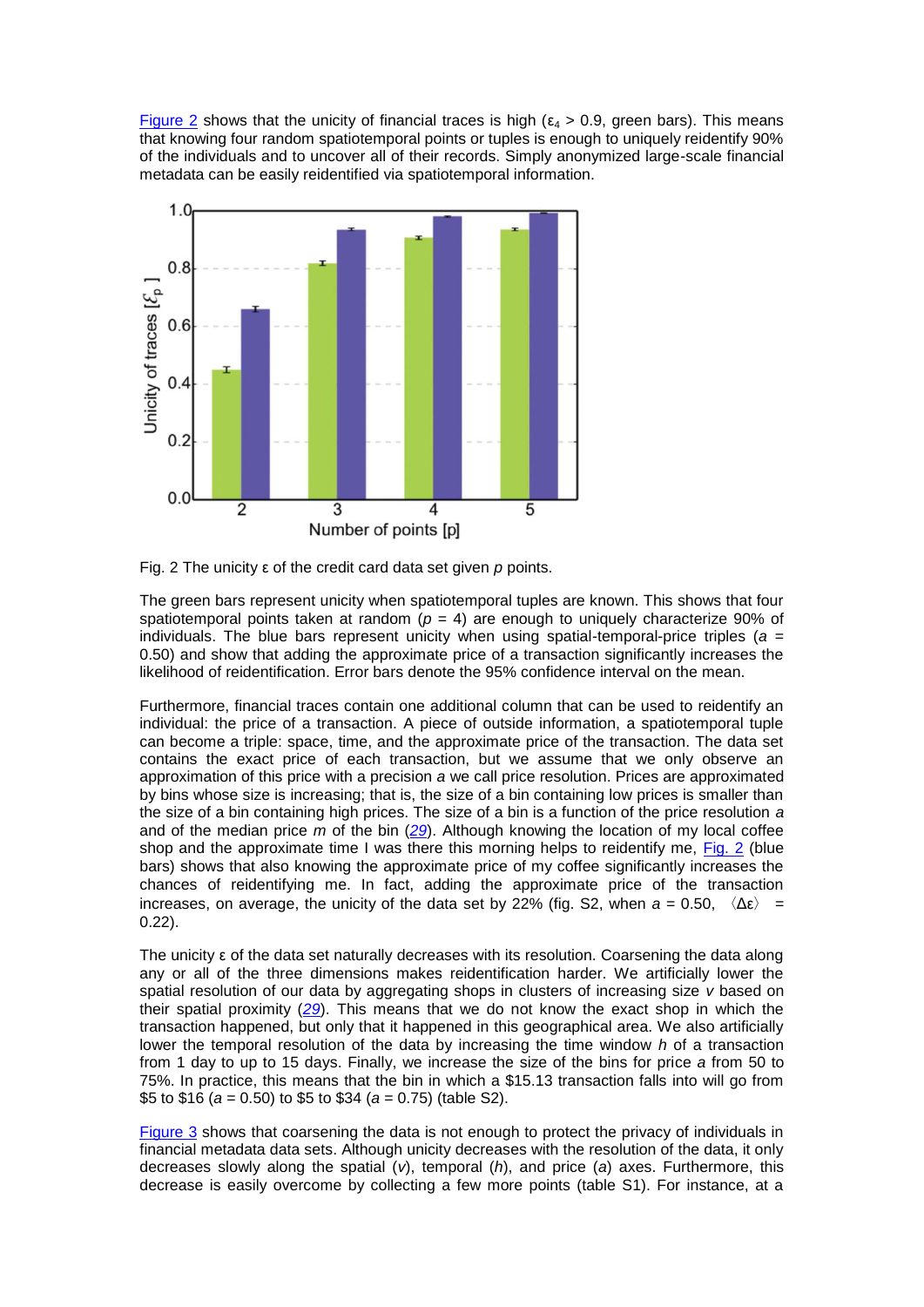very low resolution of  $h = 15$  days,  $v = 350$  shops, and an approximate price  $a = 0.50$ , we have less than a 15% chance of reidentifying an individual knowing four points ( $\varepsilon_4$  < 0.15). However, if we know 10 points, we now have more than an 80% chance of reidentifying this person ( $\varepsilon_{10}$  > 0.8). This means that even noisy and/or coarse financial data sets along all of the dimensions provide little anonymity.



Fig. 3 Unicity  $(\epsilon_4)$  when we lower the resolution of the data set on any or all of the three dimensions; with four spatiotemporal tuples [(A), no price] and with four spatiotemporal-price triples  $[(B), a = 0.75; (C), a = 0.50]$ .

Although unicity decreases with the resolution of the data, the decrease is easily overcome by collecting a few more points. Even at very low resolution (*h* = 15 days, *v* = 350 shops, price *a* = 0.50), we have more than an 80% chance of reidentifying an individual with 10 points ( $\varepsilon_{10}$  > 0.8) (table S1).

We also studied the effects of gender and income on the likelihood of reidentification. Figure [4A](http://www.sciencemag.org/content/347/6221/536.full#F4) shows that women are easier to reidentify than men, whereas [Fig. 4B](http://www.sciencemag.org/content/347/6221/536.full#F4) shows that the higher somebody's income is, the easier it is to reidentify him or her. In fact, in a generalized linear model (GLM), the odds of women being reidentified are 1.214 times greater than for men. Similarly, the odds of high-income people (and, respectively, medium-income people) to be reidentified are 1.746 times (and 1.172 times) greater than for low-income people (*[29](http://www.sciencemag.org/content/347/6221/536.full#ref-29)*). Although a full causal analysis or investigation of the determinants of reidentification of individuals is beyond the scope of this paper, we investigate a couple of variables through which gender or income could influence unicity. A linear discriminant analysis shows that the entropy of shops, how one shares his or her time between the shops he or she visits, is the most discriminative factor for both gender and income (*[29](http://www.sciencemag.org/content/347/6221/536.full#ref-29)*).



Fig. 4 Unicity for different categories of users ( $v = 1$ ,  $h = 1$ ).

(A) It is significantly easier to reidentify women ( $\varepsilon_4$  = 0.93) than men ( $\varepsilon_4$  = 0.89). (B) The higher a person's income is, the easier he or she is to reidentify. High-income people ( $\varepsilon_4$  = 0.93) are significantly easier to reidentify than medium-income people ( $\varepsilon_4$  = 0.91), and medium-income people are themselves significantly easier to reidentify than low-income people ( $\varepsilon_4$  = 0.88). Significance levels were tested with a one-tailed *t* test ( $P$  < 0.05). Error bars denote the 95% confidence interval on the mean.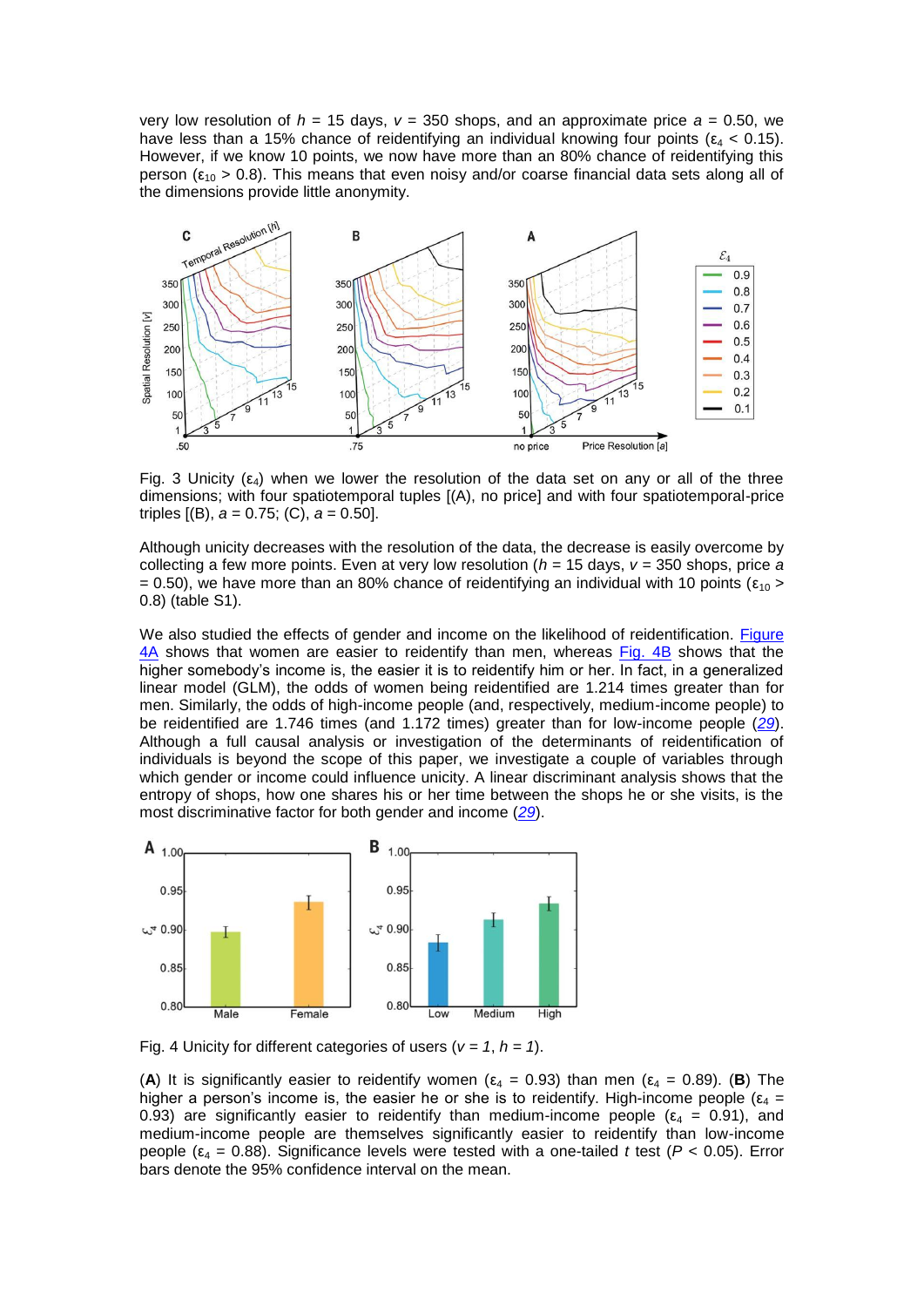Our estimation of unicity picks the points at random from an individual's financial trace. These points thus follow the financial trace's nonuniform distributions [\(Fig. 5A](http://www.sciencemag.org/content/347/6221/536.full#F5) and fig. S3A). We are thus more likely to pick a point where most of the points are concentrated, which makes them less useful on average. However, even in this case, seven points were enough to reidentify all of the traces considered (fig. S4). More sophisticated reidentification strategies could collect points that would maximize the decrease in unicity.



Fig. 5 Distributions of the financial records.

(**A**) Probability density function of the price of a transaction in dollars equivalent. (**B**) Probability density function of spatial distance between two consecutive transactions of the same user. The best fit of a power law (dotted line) and an exponential distribution (dotdashed line) are given as a reference. The dashed lines are the diameter of the first and second largest cities in the country. Thirty percent of the successive transactions of a user are less than 1 km apart (the shaded area), followed by, an order of magnitude lower, a plateau between 2 and 20 km, roughly the radius of the two largest cities in the country. This shows that financial metadata are different from mobility data: The likelihood of short travel distance is very high and then plateaus, and the overall distribution does not follow a power-law or exponential distribution.

Although future work is needed, it seems likely that most large-scale metadata data sets—for example, browsing history, financial records, and transportation and mobility data—will have a high unicity. Despite technological and behavioral differences [\(Fig. 5B](http://www.sciencemag.org/content/347/6221/536.full#F5) and fig. S3), we showed credit card records to be as reidentifiable as mobile phone data and their unicity to be robust to coarsening or noise. Like credit card and mobile phone metadata, Web browsing or transportation data sets are generated as side effects of human interaction with technology, are subjected to the same idiosyncrasies of human behavior, and are also sparse and highdimensional (for example, in the number of Web sites one can visit or the number of possible entry-exit combinations of metro stations). This means that these data can probably be relatively easily reidentified if released in a simply anonymized form and that they can probably not be anonymized by simply coarsening of the data.

Our results render the concept of PII, on which the applicability of U.S. and European Union (EU) privacy laws depend, inadequate for metadata data sets (*[18](http://www.sciencemag.org/content/347/6221/536.full#ref-18)*). On the one hand, the U.S. specific-types approach—for which the lack of names, home addresses, phone numbers, or other listed PII is enough to not be subject to privacy laws—is obviously not sufficient to protect the privacy of individuals in high-unicity metadata data sets. On the other hand, openended definitions expanding privacy laws to "any information concerning an identified or identifiable person" ([30](http://www.sciencemag.org/content/347/6221/536.full#ref-30)) in the EU proposed data regulation or "[when the] re-identification to a particular person is not possible‖ (*[31](http://www.sciencemag.org/content/347/6221/536.full#ref-31)*) for Deutsche Telekom are probably impossible to prove and could very strongly limit any sharing of the data (*[32](http://www.sciencemag.org/content/347/6221/536.full#ref-32)*).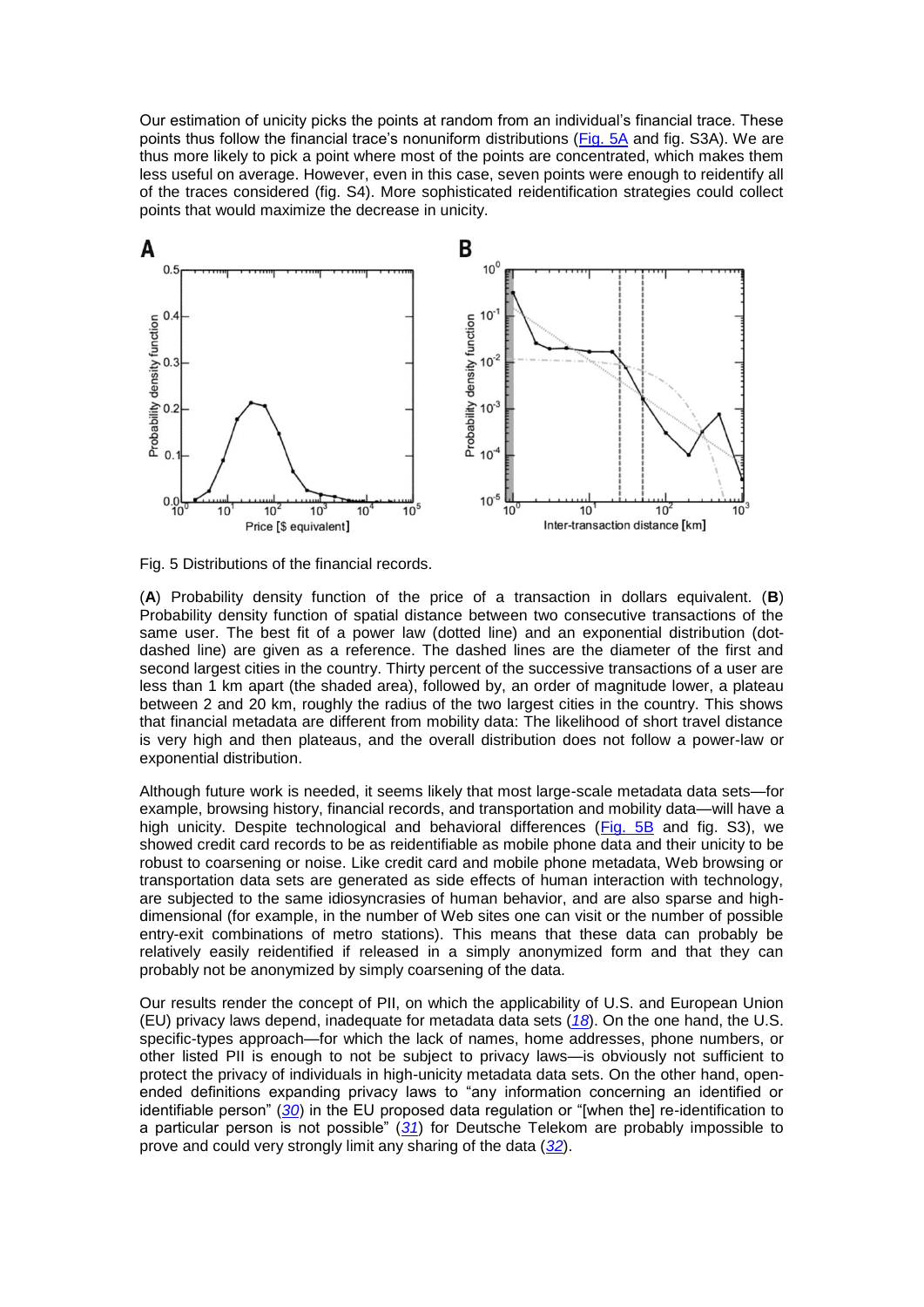From a technical perspective, our results emphasize the need to move, when possible, to more advanced and probably interactive individual (*[33](http://www.sciencemag.org/content/347/6221/536.full#ref-33)*) or group (*[34](http://www.sciencemag.org/content/347/6221/536.full#ref-34)*) privacy-conscientious technologies, as well as the need for more research in computational privacy. From a policy perspective, our findings highlight the need to reform our data protection mechanisms beyond PII and anonymity and toward a more quantitative assessment of the likelihood of reidentification. Finding the right balance between privacy and utility is absolutely crucial to realizing the great potential of metadata.

## *References and Notes*

- 1. S. Higginbotham, "For science, big data is the microscope of the 21st century" (2011); [http://gigaom.com/2011/11/08/for-science-big-data-is-the-microscope-of-the-21st](http://gigaom.com/2011/11/08/for-science-big-data-is-the-microscope-of-the-21st-century/)[century/.](http://gigaom.com/2011/11/08/for-science-big-data-is-the-microscope-of-the-21st-century/)
- 2. D. Lazer, A. Pentland, L. Adamic, S. Aral, A. L. Barabasi, D. Brewer, N. Christakis, N. Contractor, J. Fowler, M. Gutmann, T. Jebara, G. King, M. Macy, D. Roy, M. Van Alstyne*, Computational social science. Science 323, 721–723 (2009).*[Abstract/FREE](http://www.sciencemag.org/cgi/ijlink?linkType=ABST&journalCode=sci&resid=323/5915/721)  [Full Text](http://www.sciencemag.org/cgi/ijlink?linkType=ABST&journalCode=sci&resid=323/5915/721)
- 3. J. Giles*, Computational social science: Making the links. Nature 488, 448–450 (2012).*[CrossRefMedline](http://www.sciencemag.org/external-ref?access_num=10.1038/488448a&link_type=DOI)[Web of ScienceGoogle Scholar](http://www.sciencemag.org/external-ref?access_num=000307761600014&link_type=ISI)
- 4. D. J. Watts, Computational social science: Exciting progress and future directions. *Winter Issue of The Bridge on Frontiers of Engineering* **43**, 5–10 (2013).
- 5. A. Wesolowski, N. Eagle, A. J. Tatem, D. L. Smith, A. M. Noor, R. W. Snow, C. O. Buckee*, Quantifying the impact of human mobility on malaria. Science 338, 267–270 (2012).*[Abstract/FREE Full Text](http://www.sciencemag.org/cgi/ijlink?linkType=ABST&journalCode=sci&resid=338/6104/267)
- 6. S. Charaudeau, K. Pakdaman, P.-Y. Boëlle*, Commuter mobility and the spread of infectious diseases: Application to influenza in France. PLOS ONE 9, e83002 (2014).*[CrossRefMedline](http://www.sciencemag.org/external-ref?access_num=10.1371/journal.pone.0083002&link_type=DOI)[Google Scholar](http://scholar.google.com/scholar_lookup?author=S.%20Charaudeau&author=K.%20Pakdaman&author=P.-Y.%20Bo%C3%ABlle&publication_year=2014&journal=PLOS%20ONE&volume=9&pages=e83002&doi=10.1371%2Fjournal.pone.0083002&pmid=24416152)
- 7. N. Eagle, M. Macy, R. Claxton*, Network diversity and economic development. Science 328, 1029–1031 (2010).*[Abstract/FREE Full Text](http://www.sciencemag.org/cgi/ijlink?linkType=ABST&journalCode=sci&resid=328/5981/1029)
- 8. V. Padmanabhan, R. Ramjee, P. Mohan, U.S. Patent 8,423,255 (2013).
- 9. G. Boulton*, Open your minds and share your results. Nature 486, 441 (2012).*[CrossRefMedline](http://www.sciencemag.org/external-ref?access_num=10.1038/486441a&link_type=DOI)[Web of ScienceGoogle Scholar](http://www.sciencemag.org/external-ref?access_num=000305760600006&link_type=ISI)
- 10. M. McNutt*, Journals unite for reproducibility. Science 346, 679 (2014).*[Abstract/FREE](http://www.sciencemag.org/cgi/ijlink?linkType=ABST&journalCode=sci&resid=346/6210/679)  Full [Text](http://www.sciencemag.org/cgi/ijlink?linkType=ABST&journalCode=sci&resid=346/6210/679)
- 11. T. Bloom, "Data access for the open access literature: PLOS's data policy" (2013); [www.plos.org/data-access-for-the-open-access-literature-ploss-data-policy.](http://www.plos.org/data-access-for-the-open-access-literature-ploss-data-policy)
- 12. K. Burns, "In US cities, open data is not just nice to have; it's the norm" The *Guardian*, 21 October 2013; [www.theguardian.com/local-government](http://www.theguardian.com/local-government-network/2013/oct/21/open-data-us-san-francisco)[network/2013/oct/21/open-data-us-san-francisco.](http://www.theguardian.com/local-government-network/2013/oct/21/open-data-us-san-francisco)
- 13. Massachusetts Bay Transportation Authority, "Real-time commuter rail data" (2010); [www.mbta.com/rider\\_tools/developers/default.asp?id=21899.](http://www.mbta.com/rider_tools/developers/default.asp?id=21899)
- 14. Y.-A. de Montjoye, Z. Smoreda, R. Trinquart, C. Ziemlicki, V. D. Blondel, D4D-Senegal: The second mobile phone data for development challenge. (2014); [http://arxiv.org/abs/1407.4885.](http://arxiv.org/abs/1407.4885)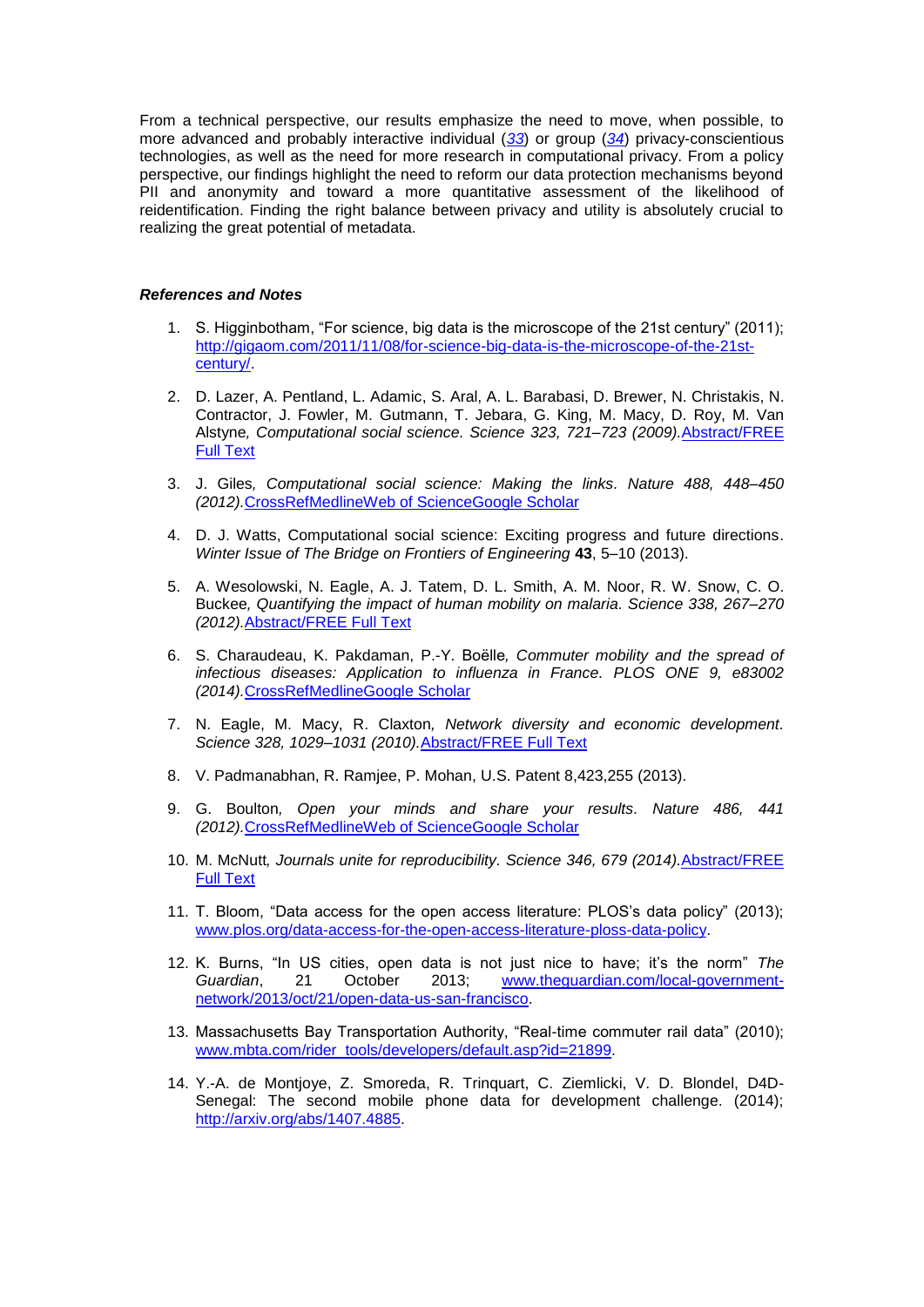- 15. V. D. Blondel, M. Esch, C. Chan, F. Clerot, P. Deville, E. Huens, F. Morlot, Z. Smoreda, C. Ziemlicki, Data for Development: The D4D challenge on mobile phone data. (2012); [http://arxiv.org/abs/1210.0137.](http://arxiv.org/abs/1210.0137)
- 16. P. Mutchler, "MetaPhone: The sensitivity of telephone metadata" (2014); [http://webpolicy.org/2014/03/12/metaphone-the-sensitivity-of-telephone-metadata/.](http://webpolicy.org/2014/03/12/metaphone-the-sensitivity-of-telephone-metadata/)
- 17. Y.-A. de Montjoye, J. Quoidbach, F. Robic, A. Pentland, Predicting personality using novel mobile phone-based metrics. in *Proc. SBP* (Springer, Berlin, Heidelberg, 2013), pp. 48–55.
- 18. P. M. Schwartz, D. J. Solove*, Reconciling personal information in the United States and European Union. Calif. Law Rev. 102, 877–916 (2014).*[Web of ScienceGoogle](http://www.sciencemag.org/external-ref?access_num=000344840300002&link_type=ISI)  **[Scholar](http://scholar.google.com/scholar_lookup?author=P.%20M.%20Schwartz&author=D.%20J.%20Solove&publication_year=2014&journal=Calif.%20Law%20Rev.&volume=102&pages=877-916)**
- 19. Y.-A. de Montjoye, C. A. Hidalgo, M. Verleysen, V. D. Blondel*, Unique in the crowd: The privacy bounds of human mobility. Sci. Rep. 3, 1376 (2013).*[CrossRefMedline](http://www.sciencemag.org/external-ref?access_num=10.1038/srep01376&link_type=DOI)[Google Scholar](http://scholar.google.com/scholar_lookup?author=Y.-A.%20de%20Montjoye&author=C.%20A.%20Hidalgo&author=M.%20Verleysen&author=V.%20D.%20Blondel&publication_year=2013&journal=Sci.%20Rep.&volume=3&pages=1376&doi=10.1038%2Fsrep01376&pmid=23524645)
- 20. A. Narayanan, V. Shmatikov, Robust de-anonymization of large sparse datasets. in *IEEE Symposium on Security and Privacy*, Oakland, CA, 18 to 22 May 2008 (IEEE, New York, 2008), pp. 111–125.
- 21. A. C. Solomon, R. Hill, E. Janssen, S. A. Sanders, J. R. Heiman, Uniqueness and how it impacts privacy in health-related social science datasets. in *Proc. IHI* (Association for Computing Machinery, New York, 2012), pp. 523–532.
- 22. L. Sweeney*, k-Anonymity: A model for protecting privacy. Int. J. Unc. Fuzz. Knowl. Based Syst. 10, 557–570 (2002).*[CrossRefGoogle Scholar](http://www.sciencemag.org/external-ref?access_num=10.1142/S0218488502001648&link_type=DOI)
- 23. 2013 Federal Reserve payments study (2013); [www.frbservices.org/files/communications/pdf/research/2013\\_payments\\_study\\_sum](http://www.frbservices.org/files/communications/pdf/research/2013_payments_study_summary.pdf) [mary.pdf.](http://www.frbservices.org/files/communications/pdf/research/2013_payments_study_summary.pdf)
- 24. eMarketer, "US mobile payments to top  $$ 1$  billion in 2013" (2013); [www.emarketer.com/Article/US-Mobile-Payments-Top-1-Billion-2013/1010035.](http://www.emarketer.com/Article/US-Mobile-Payments-Top-1-Billion-2013/1010035)
- 25. "The trust advantage: How to win with big data" (2013): [www.bcgperspectives.com/content/articles/information\\_technology\\_strategy\\_consum](http://www.bcgperspectives.com/content/articles/information_technology_strategy_consumer_products_trust_advantage_win_big_data/) [er\\_products\\_trust\\_advantage\\_win\\_big\\_data/.](http://www.bcgperspectives.com/content/articles/information_technology_strategy_consumer_products_trust_advantage_win_big_data/)
- 26. C.-L. Huang, M.-C. Chen, C.-J. Wang*, Credit scoring with a data mining approach based on support vector machines. Expert Syst. Appl. 33, 847–856 (2007).*[CrossRefGoogle Scholar](http://www.sciencemag.org/external-ref?access_num=10.1016/j.eswa.2006.07.007&link_type=DOI)
- 27. S. Bhattacharyya, S. Jha, K. Tharakunnel, J. C. Westland*, Data mining for credit card fraud: A comparative study. Decis. Support Syst. 50, 602–613 (2011).*[CrossRefWeb](http://www.sciencemag.org/external-ref?access_num=10.1016/j.dss.2010.08.008&link_type=DOI)  [of ScienceGoogle Scholar](http://www.sciencemag.org/external-ref?access_num=000286851400007&link_type=ISI)
- 28. C. Krumme, A. Llorente, M. Cebrian, A. S. Pentland, E. Moro*, The predictability of consumer visitation patterns. Sci. Rep. 3, 1645 (2013)* [CrossRefMedline](http://www.sciencemag.org/external-ref?access_num=10.1038/srep01645&link_type=DOI)[Google](http://scholar.google.com/scholar_lookup?author=C.%20Krumme&author=A.%20Llorente&author=M.%20Cebrian&author=A.%20S.%20Pentland&author=E.%20Moro&publication_year=2013&journal=Sci.%20Rep.&volume=3&pages=1645&doi=10.1038%2Fsrep01645&pmid=23598917)  **[Scholar](http://scholar.google.com/scholar_lookup?author=C.%20Krumme&author=A.%20Llorente&author=M.%20Cebrian&author=A.%20S.%20Pentland&author=E.%20Moro&publication_year=2013&journal=Sci.%20Rep.&volume=3&pages=1645&doi=10.1038%2Fsrep01645&pmid=23598917)**
- 29. Materials and methods are available as supplementary materials on *Science* Online.
- 30. European Commission, "General data protection regulation" (2012); [http://ec.europa.eu/justice/data](http://ec.europa.eu/justice/data-protection/document/review2012/com_2012_11_en.pdf)[protection/document/review2012/com\\_2012\\_11\\_en.pdf.](http://ec.europa.eu/justice/data-protection/document/review2012/com_2012_11_en.pdf)
- 31. Deutsche Telekom, "Guiding principle big data" (2014); [www.telekom.com/static/-](http://www.telekom.com/static/-/205808/1/guiding-principles-big-data-si) [/205808/1/guiding-principles-big-data-si.](http://www.telekom.com/static/-/205808/1/guiding-principles-big-data-si)